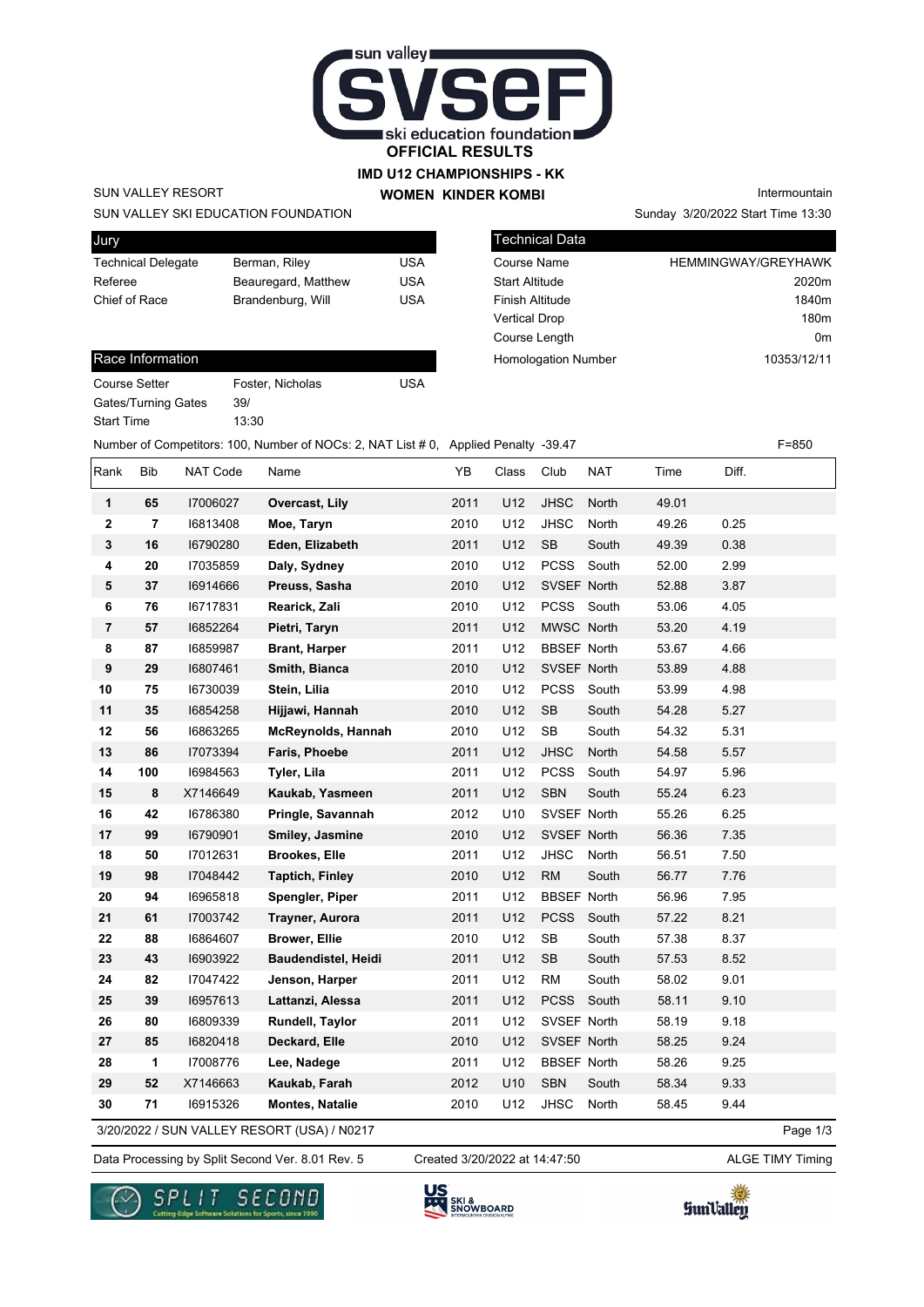## SUN VALLEY RESORT

# **IMD U12 CHAMPIONSHIPS - KK WOMEN KINDER KOMBI OFFICIAL RESULTS**

Intermountain

|      |            |          | SUN VALLEY SKI EDUCATION FOUNDATION |      |       |                                   |            |         | Sunday 3/20/2022 Start Time 13:30 |  |
|------|------------|----------|-------------------------------------|------|-------|-----------------------------------|------------|---------|-----------------------------------|--|
| Rank | Bib        | NAT Code | Name                                | YB   | Class | Club                              | <b>NAT</b> | Time    | Diff.                             |  |
| 31   | 11         | 16604474 | Duke, Colette                       | 2010 | U12   | SVSEF North                       |            | 58.76   | 9.75                              |  |
| 32   | 58         | 16645133 | McMahan, Galena                     | 2010 | U12   | SVSEF North                       |            | 59.93   | 10.92                             |  |
| 33   | 55         | 16989053 | Baxley, Georgia                     | 2010 | U12   | MWSC North                        |            | 1:00.01 | 11.00                             |  |
| 34   | 51         | 16810985 | Vars, Natalia                       | 2011 | U12   | SB                                | South      | 1:00.09 | 11.08                             |  |
| 35   | 77         | 16943504 | Comey, Norah                        | 2012 | U10   | SB                                | South      | 1:00.28 | 11.27                             |  |
| 36   | 5          | 17029918 | Laakso, Blake                       | 2011 | U12   | <b>PCSS</b>                       | South      | 1:00.59 | 11.58                             |  |
| 37   | 53         | 16787539 | Vallieres, Olivia                   | 2011 | U12   | <b>PCSS</b>                       | South      | 1:00.72 | 11.71                             |  |
| 38   | 68         | 17038509 | Gorski, Charlotte                   | 2012 | U10   | <b>JHSC</b>                       | North      | 1:00.73 | 11.72                             |  |
| 39   | 18         | 16831844 | Abbott, Cleo                        | 2010 | U12   | <b>PCSS</b>                       | South      | 1:00.83 | 11.82                             |  |
| 40   | 96         | 16838620 | <b>Marchant, Brecken</b>            | 2011 | U12   | <b>SB</b>                         | South      | 1:00.93 | 11.92                             |  |
| 41   | 15         | 16887985 | Fleming, Carolyn                    | 2010 | U12   | SVSEF North                       |            | 1:00.94 | 11.93                             |  |
| 42   | 13         | 16925778 | Schillinger, Aster                  | 2012 | U10   | PCSS South                        |            | 1:01.31 | 12.30                             |  |
| 43   | 38         | 16851487 | Gilbert, Kathryn                    | 2011 | U12   | MWSC North                        |            | 1:01.55 | 12.54                             |  |
| 44   | 83         | 16864100 | <b>Widmer, Evangeline</b>           | 2012 | U10   | SB                                | South      | 1:01.70 | 12.69                             |  |
| 45   | 78         | 16895100 | Richter, Quinn                      | 2010 | U12   | <b>PCSS</b>                       | South      | 1:01.71 | 12.70                             |  |
| 46   | 49         | 16980712 | Hanlon, Gabrielle                   | 2011 | U12   | <b>RM</b>                         | South      | 1:01.80 | 12.79                             |  |
| 47   | 67         | 16915518 | Kendall, Michaela                   | 2011 | U12   | MWSC North                        |            | 1:01.86 | 12.85                             |  |
| 48   | 30         | 16931739 | <b>Whitney, Chloe</b>               | 2011 | U12   | PCSS                              | South      | 1:02.05 | 13.04                             |  |
| 49   | 21         | 16853774 | Rankin, Zoe                         | 2011 | U12   | <b>RM</b>                         | South      | 1:02.51 | 13.50                             |  |
| 50   | 89         | 17024623 | Dumas, Toni                         | 2010 | U12   | <b>SBN</b>                        | South      | 1:02.66 | 13.65                             |  |
| 51   | 23         | 16959154 | Fraser, Jennings                    | 2012 | U10   | SVSEF North                       |            | 1:03.42 | 14.41                             |  |
| 52   | 97         | 16816630 | Parker, Barbara                     | 2010 | U12   | <b>PCSS</b>                       | South      | 1:03.53 | 14.52                             |  |
| 53   | 44         | 16863503 | Pehrson, Charlotte                  | 2010 | U12   | <b>BR</b>                         | South      | 1:03.76 | 14.75                             |  |
| 54   | 14         | 16786068 | Buoncristiani, Aviella              | 2011 | U12   | SVSEF North                       |            | 1:03.86 | 14.85                             |  |
| 55   | 90         | 16866092 | Thomas, Lily                        | 2012 | U10   | <b>PCSS</b>                       | South      | 1:04.04 | 15.03                             |  |
| 56   | 59         | 16958483 | August, Addison                     | 2010 | U12   | <b>RM</b>                         | South      | 1:04.35 | 15.34                             |  |
| 57   | 84         | 17069793 | Gleason, Maya                       | 2012 | U10   | MWSC North                        |            | 1:04.57 | 15.56                             |  |
| 58   | 2          | 16954475 | Hurtado, Fernanda                   | 2011 | U12   | SVSEF North                       |            | 1:04.59 | 15.58                             |  |
| 59   | 60         | 16865460 | Goldstone, Sara                     | 2010 | U12   | PCSS South                        |            | 1:04.83 | 15.82                             |  |
| 60   | 81         | 16882774 | Lantier, Ida                        | 2010 | U12   | <b>JHSC</b>                       | North      | 1:04.85 | 15.84                             |  |
| 61   | 69         | 16876065 | Copeland, Stella                    | 2011 | U12   | PCSS South                        |            | 1:04.93 | 15.92                             |  |
| 62   | 54         | 17061163 | <b>Walters, Hailey</b>              | 2012 | U10   | MWSC North                        |            | 1:05.08 | 16.07                             |  |
| 63   | 28         | 16997039 | Morgan, Margaux Mei Mei             | 2011 | U12   | <b>RM</b>                         | South      | 1:05.31 | 16.30                             |  |
| 64   | ${\bf 22}$ | 17147107 | <b>Wucetich, Elle</b>               | 2011 | U12   | <b>RM</b>                         | South      | 1:05.57 | 16.56                             |  |
| 65   | 73         | 16708785 | Duffy, Anna                         | 2011 | U12   | $\ensuremath{\mathsf{BR}}\xspace$ | South      | 1:06.06 | 17.05                             |  |
| 66   | 74         | 17038104 | Krugh, Eliza                        | 2010 | U12   | JHSC                              | North      | 1:06.51 | 17.50                             |  |
| 67   | 25         | 16728075 | Reid, Camille                       | 2011 | U12   | SVSEF North                       |            | 1:06.65 | 17.64                             |  |
| 68   | ${\bf 72}$ | 16863565 | Black, Irie                         | 2011 | U12   | SVSEF North                       |            | 1:06.86 | 17.85                             |  |
| 69   | 63         | 17078729 | Nicol, Lilly                        | 2010 | U12   | PCSS South                        |            | 1:07.11 | 18.10                             |  |
| 70   | 12         | 16831928 | Rothwell, Wylie                     | 2010 | U12   | PCSS                              | South      | 1:07.19 | 18.18                             |  |
| 71   | 92         | 17073400 | Faris, Daisy                        | 2013 | U10   | <b>JHSC</b>                       | North      | 1:07.26 | 18.25                             |  |
| 72   | 79         | 16948081 | Sell, Charlotte                     | 2011 | U12   | PCSS                              | South      | 1:07.78 | 18.77                             |  |
| 73   | 91         | 17134205 | Smith, Heidi Hoff                   | 2012 | U10   | <b>BBSEF North</b>                |            | 1:08.15 | 19.14                             |  |
| 74   | 31         | 17060824 | Lynch, Francesca                    | 2012 | U10   | JHSC                              | North      | 1:08.29 | 19.28                             |  |
| 75   | 4          | 17150364 | Japel, Alet                         | 2012 | U10   | <b>JHSC</b>                       | North      | 1:08.65 | 19.64                             |  |

3/20/2022 / SUN VALLEY RESORT (USA) / N0217

Data Processing by Split Second Ver. 8.01 Rev. 5 Created 3/20/2022 at 14:47:50 ALGE TIMY Timing

Created 3/20/2022 at 14:47:50

Page 2/3